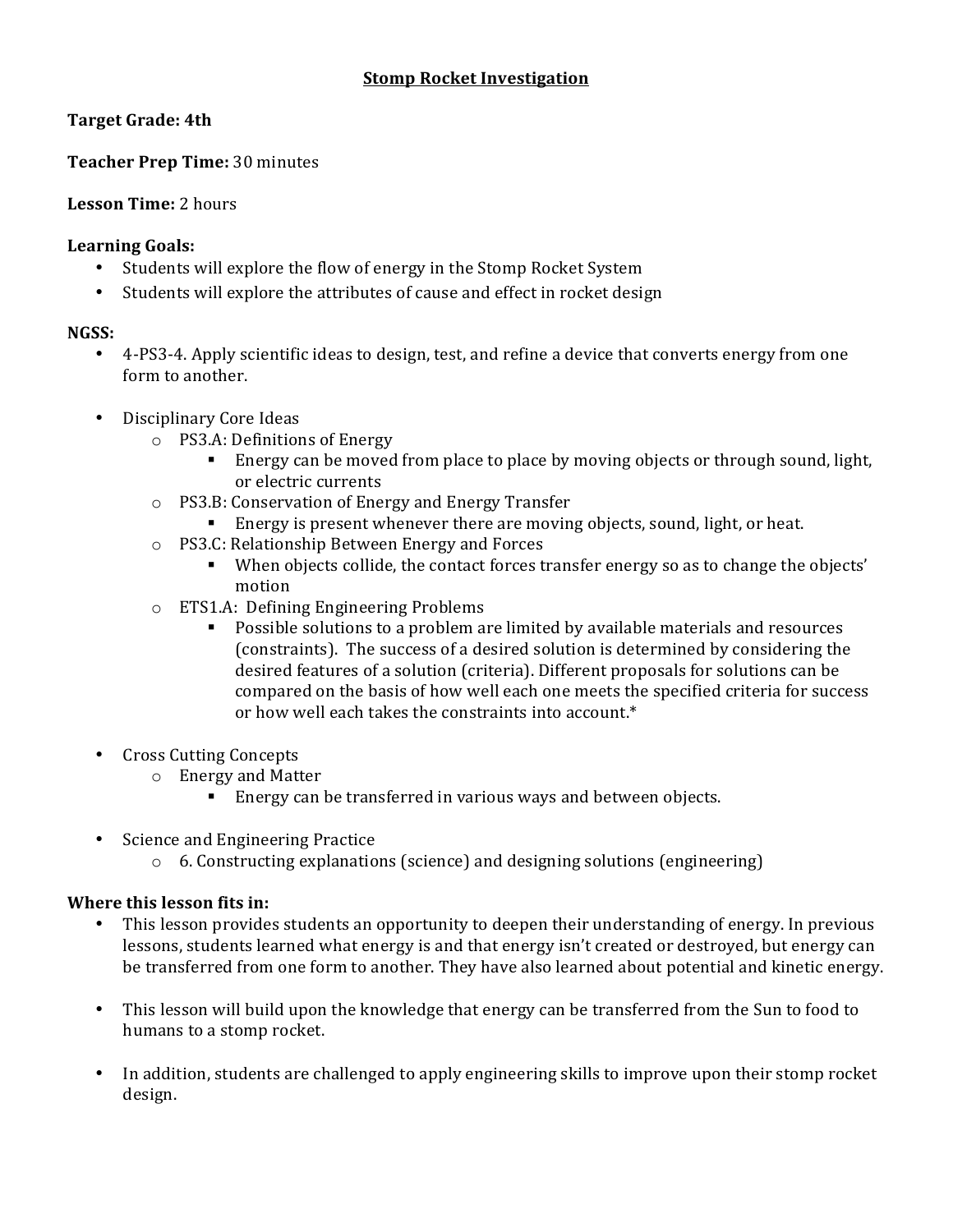# **Materials Needed:**

Per Individual: Pencil, *Stomp Rocket* and *Effect of Variables on Rocket Flight Distance* worksheets (2 copies)

Per Group of 3-4 students *Building a Stomp Rocket Directions* One 2 liter plastic bottle (soda) \*One PVC pipe about 24" if using 11" paper or 12" (longer than a length of paper) 2 feet of  $\frac{1}{2}$ " inner diameter flexible vinyl tubing to attach the soda bottle to the PVC pipe (needs to fit into each) (\*20 feet for 10 groups of 3 students) One 3"x5" index card for fins Measuring Tape (50 ft.) Clipboard, (optional) 2 scissors \*PVC pipe, duct tape, and tubing can be purchased at Home Depot

#### Per Class:

*Energy Vocabulary and Concepts* poster One package (~200 sheets) 20 lbs. copying paper  $(8 \frac{1}{2}$ " x 11") Duct Tape (3 rolls )to attach the three items together (Groups can share rolls) Transparent tape (5-6 rolls) (Groups can share)

### **Teacher Prep:**

- Prepare *Energy Vocabulary and Concepts* poster
- Cut Flexible Vinyl Tubing into 2 feet sections as needed
- Premark rocket path distance (ft.) in chalk or stretch measuring tape over expected distance.

### **Beginning Thoughts**:

- Tell students that we are continuing our study of energy today and will be exploring energy as it relates to paper rockets.
- Ask students to pair/share what they have learned so far about energy.
- Have students share out their ideas,
- Display and review *Energy Vocabulary and Concepts* Poster
- Show first 45 seconds of Video Clip, *I Didn't Know That: How Rockets Work* 
	- o http://video.nationalgeographic.com/video/i-didnt-know-that/idkt-how-rocketswork?source=related
- Ask students to pair/share why they think the man on the roller skates didn't move.
- Explain that today they will be experimenting with designing, testing, and observing the flight of a paper rocket.

### Lab: Part 1

- Explain that this part of the investigation will focus on the effect of the Rocket Nosecone Shape on the Rocket Flight Distance. Each group will build and test a rocket with three different nosecone designs. Each group will start with a Flat nosecone design as the only variable. After testing this design, they will be able to come up with their own nosecone shapes to investigate.
- Explain the materials available and demonstrate how to build the bottle launcher and rocket with a **Flat** nosecone shape following the *Building* a *Stomp Rocket Directions*.
- Explain how they will be launching and evaluating their rocket. (One student will stomp on the plastic bottle, one student will hold the PVC pipe at  $\sim$  45 degree angle, and one student will measure and record the distance the rocket traveled before hitting the ground. (Safety Note: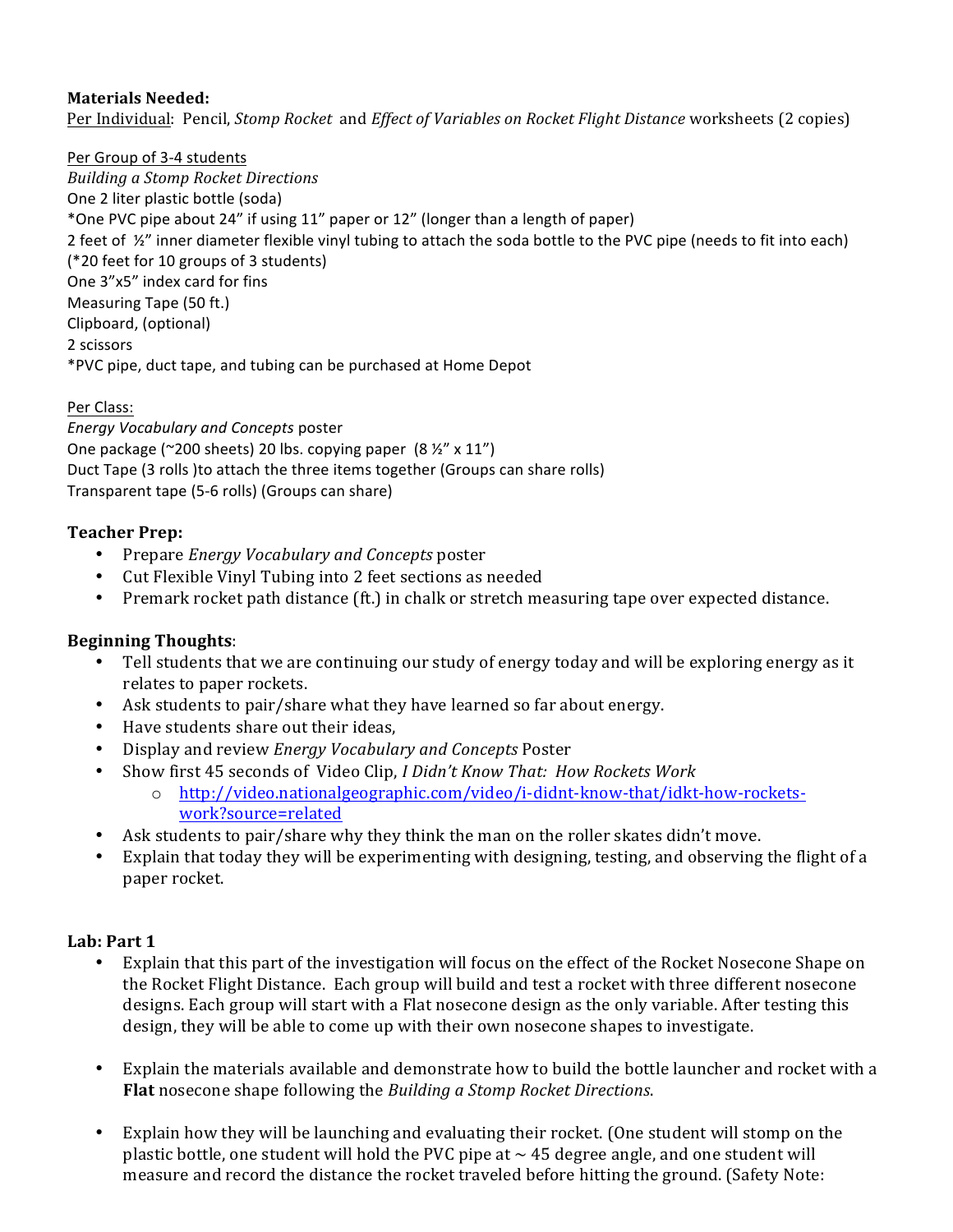Instruct students to stand **behind** launching to avoid rocket hitting students' eyes Care should be taken to show students how to use metal Measuring Tape as edges can be sharp).

- Complete the worksheet, *The Effect of Variable on Rocket Flight Distance* through the prediction section before conducting trials for the flat Nosecone design.
- Allow time for the students to build their rockets, test the flat nosecone design, and record results. (Students should use their math skills or a calculator to calculate the *Average Distance* traveled for this design).
- Gather students together to discuss how energy relates to the Flat Nosecone Rocket.
- Ask students to discuss the following questions in their groups. Review answers.
	- o Why *doesn't* the rocket appear to be moving prior to the "stomp"? (ESR: The forces acting upon the rocket are all equal.
	- $\circ$  What types of energy does the Stomp Rocket possess after the "stomp"? (ESR: motion, sound, gravitational energy)
	- $\circ$  Where did the energy come from when the rocket blasted off? (ESR: energy can be transferred from humans to a stomp rocket. It is transformed or changed from chemical energy to motion energy when we metabolize protein and carbohydrates. *Conservation of Energy* states that energy cannot be created or destroyed, it is transferred from one form to another.
	- $\circ$  Draw a picture of the Stomp Rocket System. What objects had the energy? Label the types of energy: chemical, motion, and gravity.

#### Lab: Part 2

- Ask students to share their observations about the rocket flight. What problems did they observe? What changes might they make to address these problems?
- Ask students if a change in the Rocket Nosecone Shape will have an effect on the Rocket Flight Distance?
- Challenge students to investigate 2 other Rocket Nosecone shapes they think will increase the flight distance of the rocket keeping all other parts of the system and launch process the same.
- Allow time for the groups to record their prediction, test their designs, and complete the worksheet, **The Effect of Variables on Rocket Flight Distance.**
- Gather groups together and have them share their results.
- Ask students how what they have learned might apply to current and future space rocket designs. Students should record how they acted like engineers today.

#### **Extension**:

Allow students to experiment with other modifications to increase rocket flight distance. They should come up with their own variable to test. Variables may include: Fin design or quantity, bottle volume, tubing length, rocket material, and launch angle.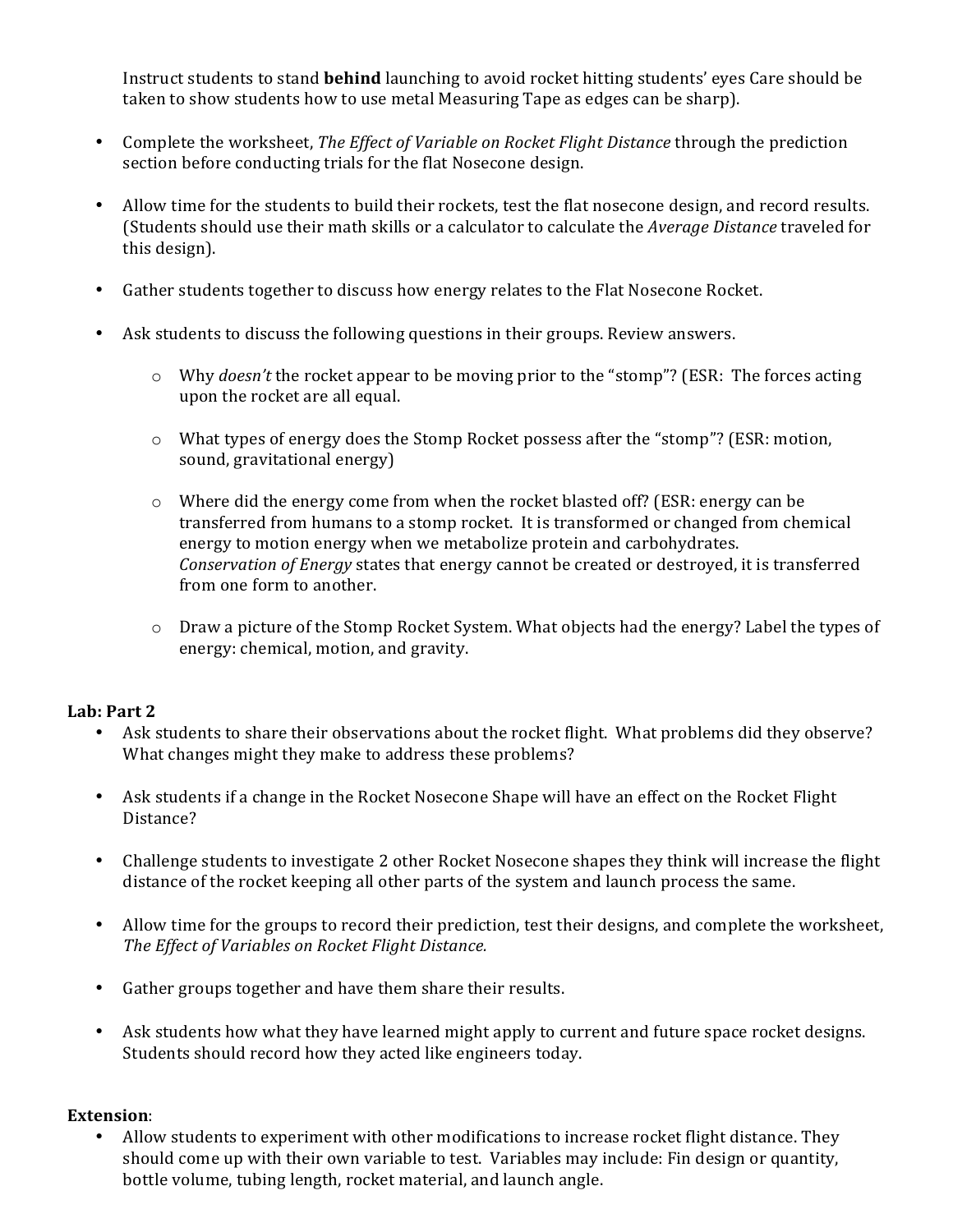# **ENERGY VOCABULARY AND CONCEPTS**

ENERGY IS THE ABILITY TO DO WORK

POTENTIAL ENERGY IS STORED ENERGY

KINETIC ENERGY IS ENERGY OF MOTION

A COLLISION OCCURS WHEN TWO OBJECTS MEET

ENERGY ISN'T CREATED OR DESTROYED

MOVING OBJECTS CAN MOVE ENERGY FROM PLACE TO PLACE

ENERGY IS PRESENT WHENEVER THERE ARE MOVING OBJECTS, SOUND, LIGHT, OR HEAT.

WHEN OBJECTS COLLIDE, ENERGY CAN BE TRANSFERRED FROM ONE OBJECT TO ANOTHER, THEREBY CHANGING THEIR MOTION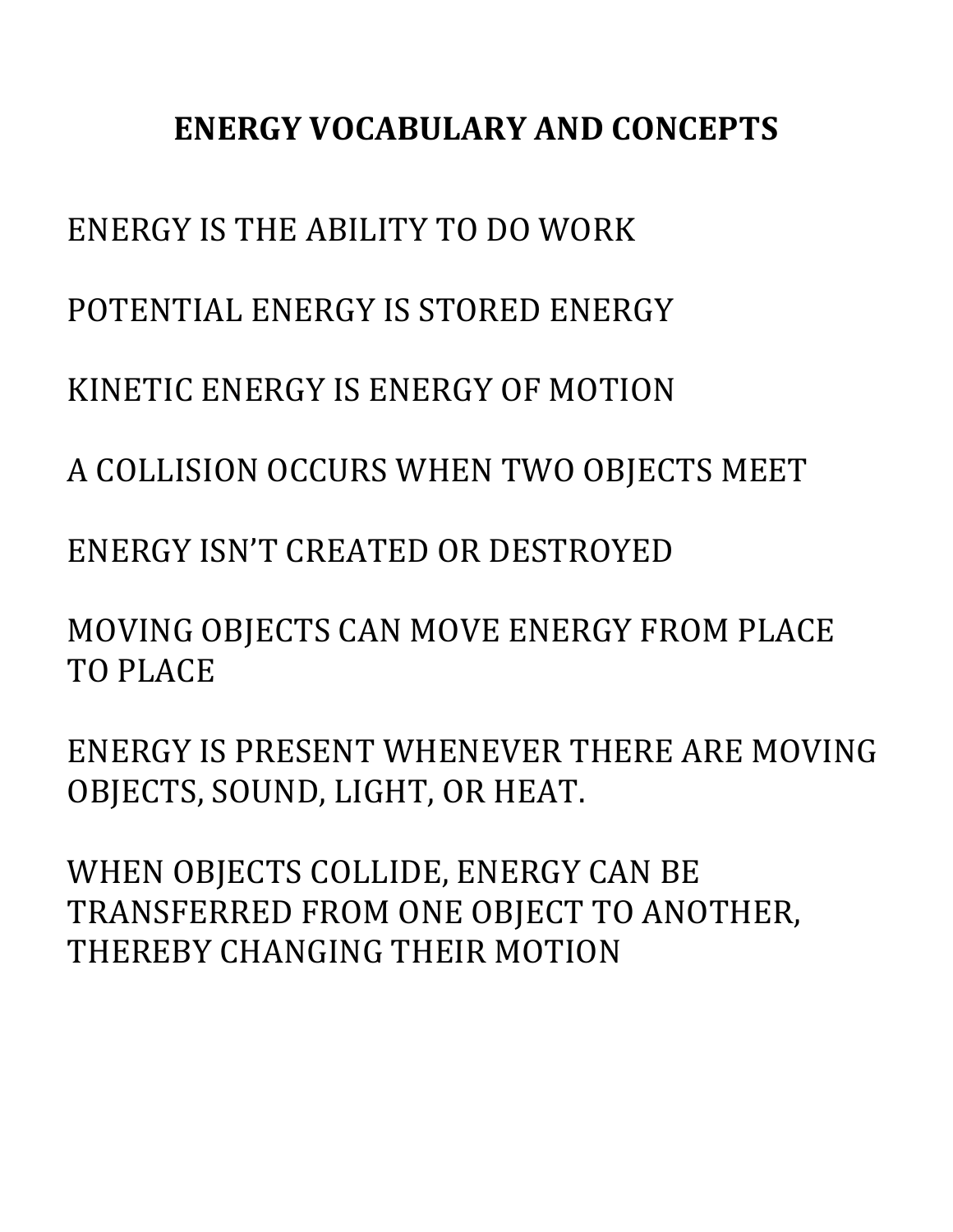

Procedure for Building A Stomp Rocket

# 1. Gather materials

Launcher: One, 2 liter plastic bottle, vinyl tubing, duct tape (shared), one PVC pipe Rocket: One piece typing paper, transparent tape roll (shared), scissors, index card

# 2. Build the launcher

- a. Put one end of the tubing into the neck of the bottle and create an airtight seal with the duct tape.
- b. Place the other end of the tubing just up against the PVC pipe, and make an airtight seal with the duct tape.

# 3. Build the rocket

- a. Place transparent tape along length of the paper.
- b. Roll the other edge of the paper the long way around the PVC pipe and secure the edge to the taped edge. The rocket should not be taped to the PVC pipe, and must just be able to slide up and down the pipe.
- c. Build a flat nosecone by flattening the tube at the top, and seal with transparent tape.
- d. Add 4 fins to the rocket by folding the index card in half and then cutting it along the fold. Then cut each half diagonally ending up with 4 equal pieces.
- e. Use transparent tape to secure both sides of each fin to the bottom of the rocket so they are equal distances apart from each other.

# 4. Launching the rocket

- a. Position rocket about halfway down the PVC pipe.
- b. Put the bottle on the ground
- c. One team member holds the PVC pipe with the rocket and positions it at a 45 degree angle.
- d. One team member will check launch angle
- e. One team member will retrieve the rocket after it has landed.
- f. One team member will stomp with both feet on the middle of the bottle to launch the rocket.
- g. One team member will be responsible for measuring the distance the rocket traveled.
- h. To re-inflate the bottle for another launch, hold the top of the PVC pipe with your hand and blow against your hand until the bottle is totally inflated.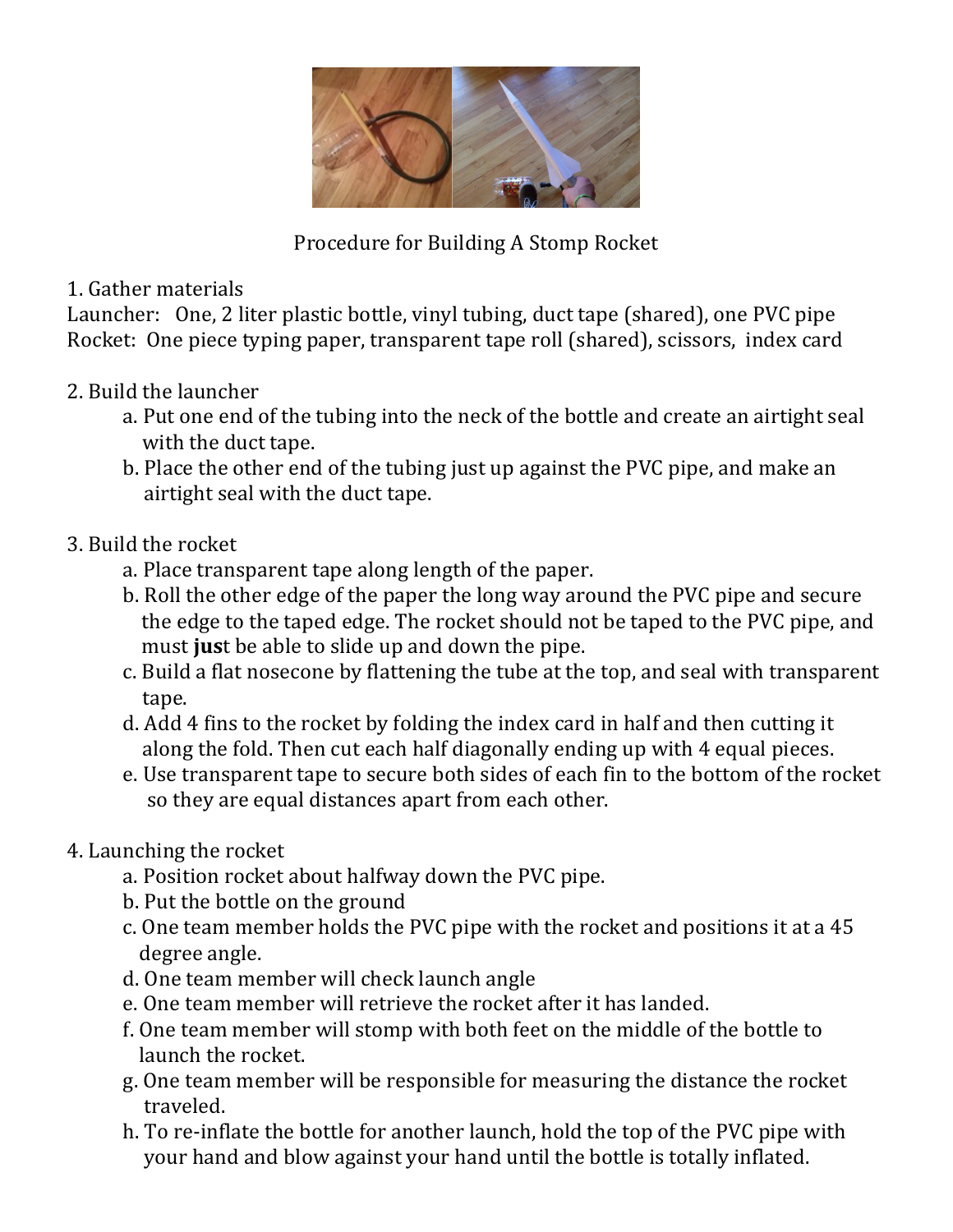# **The Effect of Nosecone Shape on Rocket Flight Distance**

By

\_\_\_\_\_\_\_\_\_\_\_\_\_\_\_\_\_\_\_\_\_\_\_\_\_\_\_\_\_\_\_\_\_\_\_\_\_\_\_\_\_\_\_\_\_\_\_\_\_\_\_\_\_\_\_\_\_\_\_\_

We will be investigating 3 different nosecone shapes to determine how the shape affects the rocket flight distance. The first shape we will investigate is a Flat Nosecone.

Choose 2 different nosecone shapes your group will investigate and record below.

|                                              | Picture: |                                                                                  |
|----------------------------------------------|----------|----------------------------------------------------------------------------------|
|                                              | Picture: |                                                                                  |
| Shape 3.<br>Picture:                         |          |                                                                                  |
| Controls: Variables that will not be changed |          |                                                                                  |
|                                              |          |                                                                                  |
|                                              |          |                                                                                  |
|                                              |          |                                                                                  |
|                                              |          |                                                                                  |
|                                              |          |                                                                                  |
|                                              |          |                                                                                  |
|                                              |          | __paper_type___________________________/_________typing_________________________ |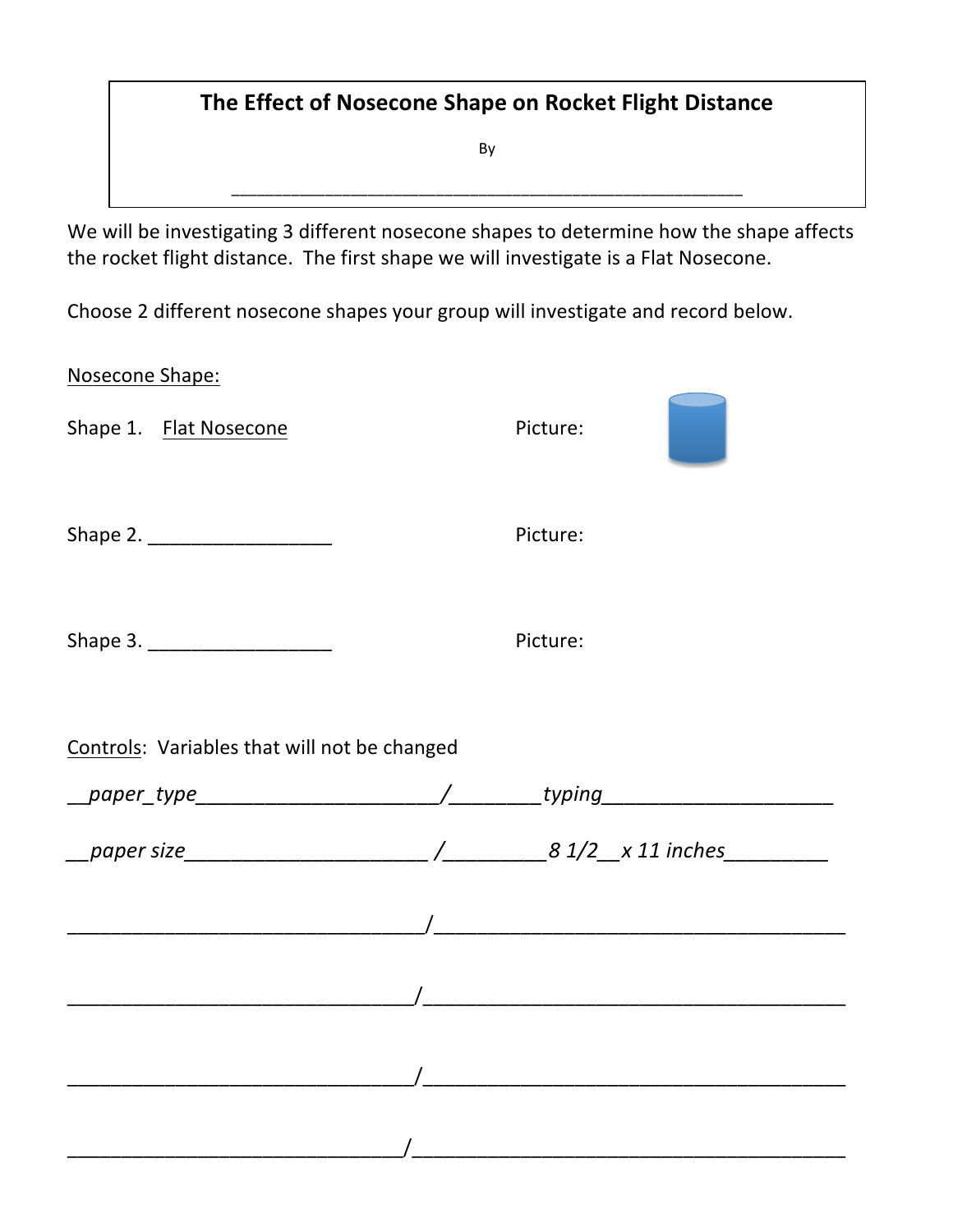Prediction: We predict the flight of the rocket will be longest on with the

\_\_\_\_\_\_\_\_\_\_\_\_\_\_ nosecone shape because \_\_\_\_\_\_\_\_\_\_\_\_\_\_\_\_\_\_\_\_\_\_\_\_\_\_\_\_\_\_\_\_\_

# Results Data: Nosecone Shape and Rocket Flight Distance (ft.)

| Nosecone                                                                        | <b>SHAPE 1</b> | <b>SHAPE 2</b> | <b>SHAPE 3</b> |
|---------------------------------------------------------------------------------|----------------|----------------|----------------|
| Shape                                                                           | <b>FLAT</b>    | Trial 2        | Trial 3        |
| Test 1 Flight (ft.)                                                             |                |                |                |
| Test 2 Flight (ft.)                                                             |                |                |                |
| Test 3 Flight (ft.)                                                             |                |                |                |
| Order test results<br>from smallest to<br>largest for each<br>shape.            |                |                |                |
| <b>Median Number</b><br>(The number in the<br>middle of the<br>ordered numbers) |                |                |                |

\_\_\_\_\_\_\_\_\_\_\_\_\_\_\_\_\_\_\_\_\_\_\_\_\_\_\_\_\_\_\_\_\_\_\_\_\_\_\_\_\_\_\_\_\_\_\_\_\_\_\_\_\_\_\_\_\_\_\_\_\_\_\_\_\_\_\_

\_\_\_\_\_\_\_\_\_\_\_\_\_\_\_\_\_\_\_\_\_\_\_\_\_\_\_\_\_\_\_\_\_\_\_\_\_\_\_\_\_\_\_\_\_\_\_\_\_\_\_\_\_\_\_\_\_\_\_\_\_\_\_\_\_\_\_

\_\_\_\_\_\_\_\_\_\_\_\_\_\_\_\_\_\_\_\_\_\_\_\_\_\_\_\_\_\_\_\_\_\_\_\_\_\_\_\_\_\_\_\_\_\_\_\_\_\_\_\_\_\_\_\_\_\_\_\_\_\_\_\_\_\_

\_\_\_\_\_\_\_\_\_\_\_\_\_\_\_\_\_\_\_\_\_\_\_\_\_\_\_\_\_\_\_\_\_\_\_\_\_\_\_\_\_\_\_\_\_\_\_\_\_\_\_\_\_\_\_\_\_\_\_\_\_\_\_\_\_\_

\_\_\_\_\_\_\_\_\_\_\_\_\_\_\_\_\_\_\_\_\_\_\_\_\_\_\_\_\_\_\_\_\_\_\_\_\_\_\_\_\_\_\_\_\_\_\_\_\_\_\_\_\_\_\_\_\_\_\_\_\_\_\_\_\_\_\_.

\_\_\_\_\_\_\_\_\_\_\_\_\_\_\_\_\_\_\_\_\_\_\_\_\_\_\_\_\_\_\_\_\_\_\_\_\_\_\_\_\_\_\_\_\_\_\_\_\_\_\_\_\_\_\_\_\_\_\_\_\_\_\_\_\_\_\_\_.

Conclusion: (A claim supported by data) The results of the experiment shows \_\_\_\_\_\_\_\_\_\_\_\_\_\_\_\_\_\_\_\_\_\_\_\_\_\_\_\_\_\_\_\_\_\_\_\_\_

 Claim

because\_\_\_\_\_\_\_\_\_\_\_\_\_\_\_\_\_\_\_\_\_\_\_\_\_\_\_\_\_\_\_\_\_\_\_\_\_\_\_\_\_\_\_\_\_\_\_\_\_\_\_\_\_\_\_\_\_\_\_\_

 Data (measurement/observation)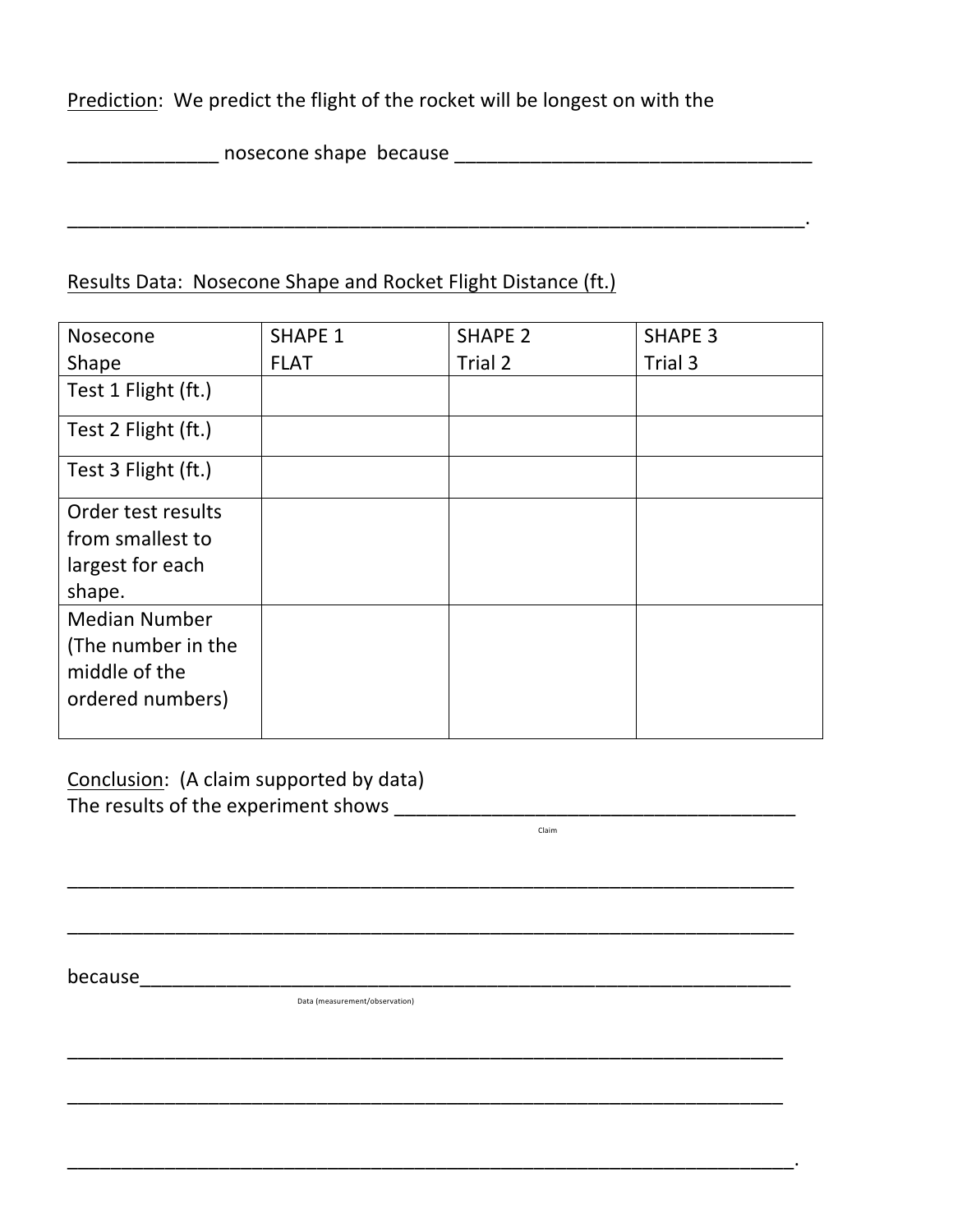# Diagram of Recommended Design based upon Rocket Flight Distance:

**Engineering Recommendation:** Based on the data I collected, or that has been reported collaboratively, as an engineer, I recommend 

\_\_\_\_\_\_\_\_\_\_\_\_\_\_\_\_\_\_\_\_\_\_\_\_\_\_\_\_\_\_\_\_\_\_\_\_\_\_\_\_\_\_\_\_\_\_\_\_\_\_\_\_\_\_\_\_\_\_

\_\_\_\_\_\_\_\_\_\_\_\_\_\_\_\_\_\_\_\_\_\_\_\_\_\_\_\_\_\_\_\_\_\_\_\_\_\_\_\_\_\_\_\_\_\_\_\_\_\_\_\_\_\_\_\_\_\_

\_\_\_\_\_\_\_\_\_\_\_\_\_\_\_\_\_\_\_\_\_\_because \_\_\_\_\_\_\_\_\_\_\_\_\_\_\_\_\_\_\_\_\_\_\_\_\_\_\_\_\_\_

Other changes I would investigate to improve the Rocket Flight Distance: